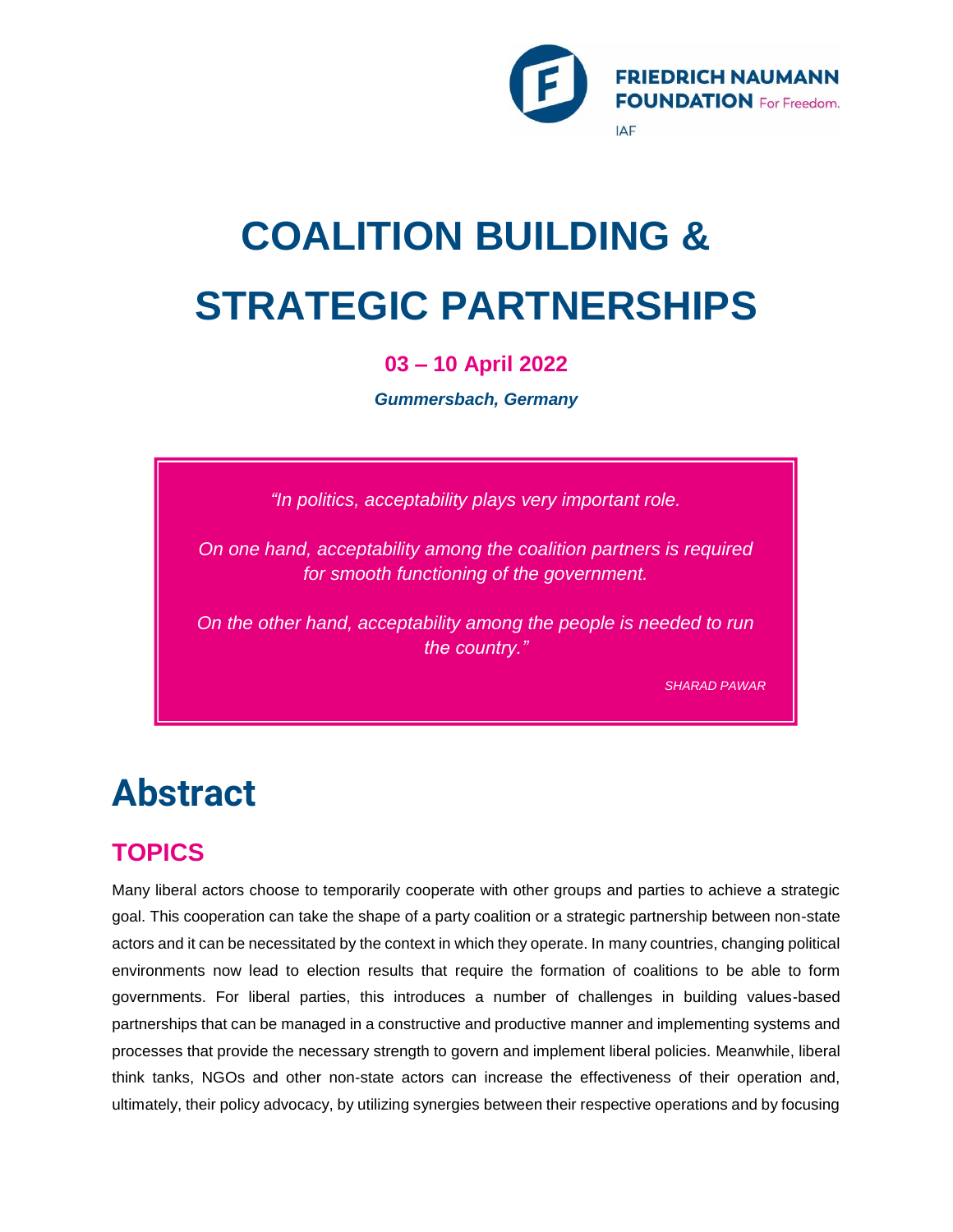their combined forces on a common goal or a policy reform. This seminar on coalition building and strategic partnerships offers the following topics.

#### **What are the conditions for a coalition or a strategic partnership?**

Participants will discuss the nature of coalitions and partnership and address the strategic question why and when they are needed. Based on their practical experiences, participants will also identify and assess the conditions needed to form such partnerships, relevant majority and minority roles, and risks, such as issues of dominance.

#### **Developing a coalition or partnership strategy**

The success of any coalition or partnership depends on the identification of suitable partners. Cooperation partners need to understand, agree and be aligned to the terms of agreements. The seminar addresses the importance of shared values, shared platforms and priorities as facilitators of success. It will also look into the different shapes and forms of coalitions or partnerships, which range from informal agreements, semi-formal Memoranda of Understanding, to formal contracts focusing on a specific policy target. Liberal think tanks and NGOSs might agree on a specific policy campaign to influence government policy, while political parties will seek electoral success and either choose pre-election or post-election coalitions with other parties. All actors need to decide how detailed their cooperation agreements are supposed to be, what should be covered, and how to make the agreement enforceable.

#### **Building and managing coalitions and strategic partnerships**

Partnerships need an authorizing environment, so they need to continuously garner internal and external support to make them work. The seminar will therefore address "Soft Skills" needed to build and manage coalitions and strategic partnerships. These include leadership and negotiation skills and the ability to build teams and networks of support. Strong communication skills are required to exchange views and positions internally within the coalition / partnership and externally with stakeholders and the public. A clear and mutually agreeable decision-making matrix and other tools can facilitate the success of a collaboration.

### **TARGET GROUP**

This seminar is specifically designed for leadership of liberal political parties and liberal organizations close to them, as well as political consultants.

In particular, as the world grapples with the challenges of a rapidly changing political environment and the necessity to be prepared to establish functional coalition arrangements and build strategic partnerships, suitable candidates will be those who currently, or may in the future require the skills to represent their organizations in the planning, negotiation and / or implementation of coalition and partnership arrangements.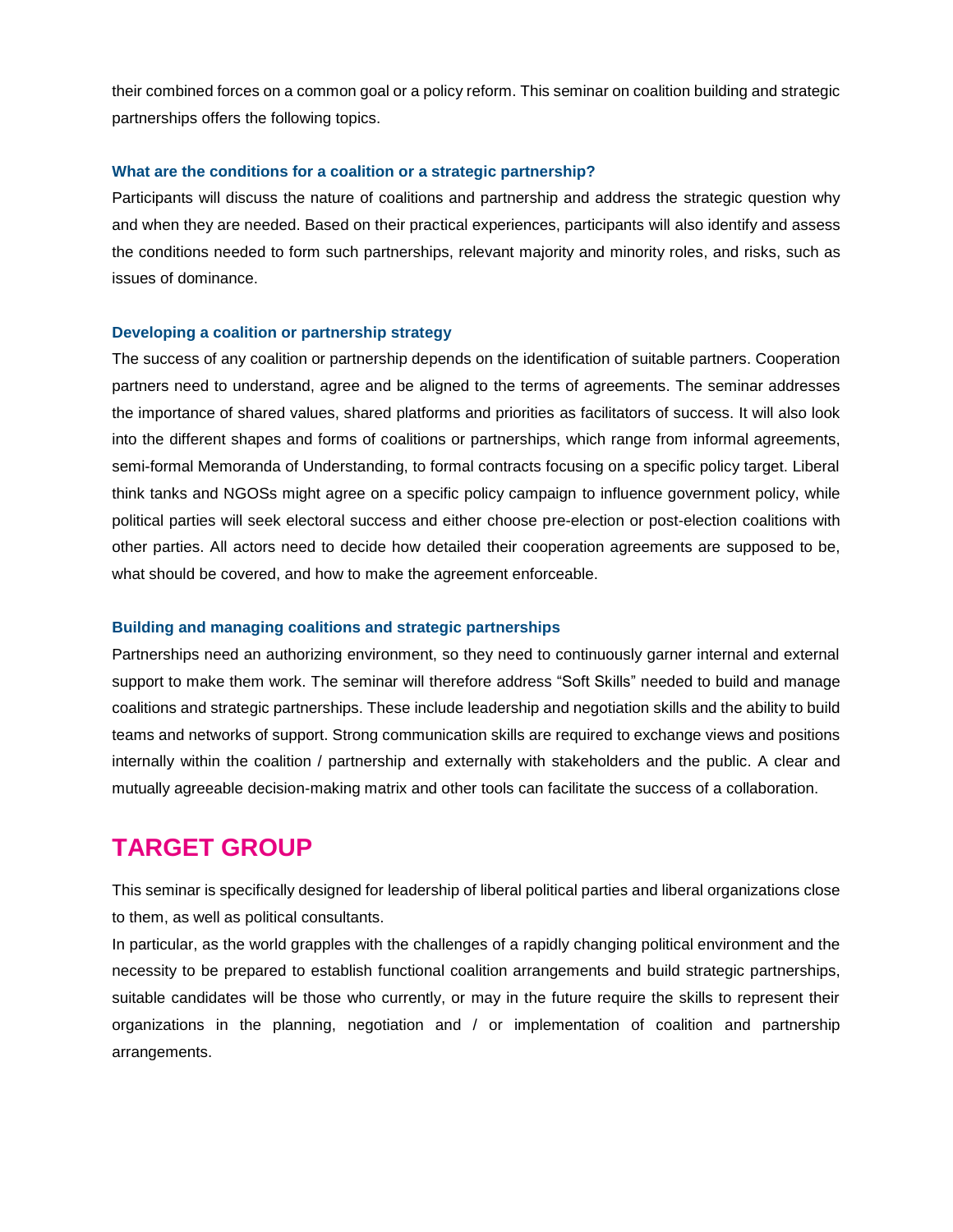## **METHODOLOGY**

The seminar is participant oriented and based on methods enhancing active engagement. This is not a series of lectures, but rather the seminar provides participants with a platform for active exchange of knowledge and experiences. Input by the moderators and external experts will frame an intensive, interactive seminar in which participants will have the opportunity to exchange their own experiences in coalition processes and building key partnerships, learn lessons through a series of global case studies, and collaborate to build ideas and solutions to the many challenges and opportunities that lie in this complex process. A short excursion will be included to showcase lessons learned from successful or failed partnerships.

## **OBJECTIVES**

Through raising awareness of the inherent complexities of the many steps involved in these processes, this seminar prepares party leadership / NGO strategists for coalition building and the formation of strategic partnerships. Following this course, participants will be well placed to re-define and sharpen their respective party's / NGO's preparations, negotiations, implementation and management of coalitions and strategic partnerships.

## **Facilitators**



### **Penny Tainton**

Penny has held numerous leadership roles, both in a liberal political party, as well as in government. Her most recent role as Project Lead, Governance in the Democratic Alliance, included a diverse range of projects to build capacity and systems in the organization. Responsible for all election training for the 2021 general election, amongst

other projects Penny was also central in the design of systems and processes for post-election coalition negotiations, preparing Mayors to govern in their new term and rolling out an innovative online development programme for governments which incorporates both technical and leadership skills. Penny previously worked on strategic projects for two Premiers in the Western Cape Government in South Africa. The most recent of these saw her lead the progress and delivery of War Room teams using Harvard University's Problem Driven Iterative Adaptive (PDIA) methodology to address complex transversal problems in government. This followed a role in the Delivery Support Unit of the Western Cape Government, managing two of the then Premier's Game Changers (priority projects), both working to transform education. Earlier roles included that of Executive Director of Policy & Governance for the Democratic Alliance and serving on the IEC's National Party Liaison Committee for several years. Penny's expertise includes an extensive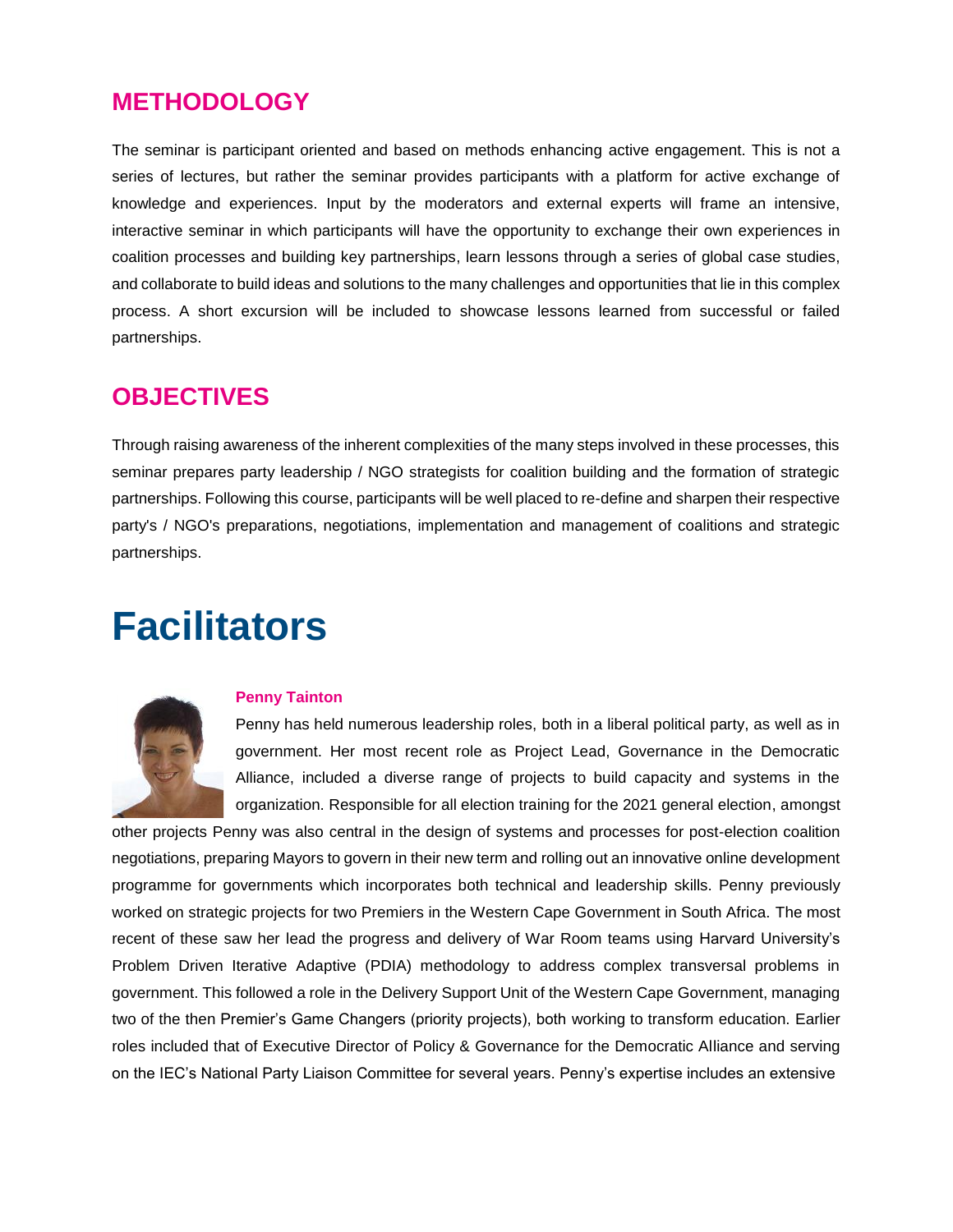understanding of the processes and practices of Governance, Organisational Development, Legislation and Performance Tracking and Management Initiatives. An involved citizen of South Africa and the world, Penny is passionate about extending her services to areas of society where she can make a difference, bring about positive change and realise improved standards. A major driver in her work is finding innovative solutions to the inequalities and injustices that remain in society.

#### **Rainer Heufers**

Rainer Heufers is the founder and Managing Director of SIAP Solutions Pte Ltd, a Singapore-based consulting firm that provides strategic counseling, public policy consulting, leadership training, and other services to international think tanks, political parties, corporations, and government agencies. He is also the co-founder and

Executive Director of the Center for Indonesian Policy Studies in Jakarta/Indonesia and a Senior Fellow of the Atlas Network in Washington DC. From 1999 to 2011 he represented the Friedrich Naumann Foundation for Liberty in several Asian nations and supported the development of the Economic Freedom Network Asia. Prior to this he had been specialized in researching China's economic and social transition towards a market economy. Over the years he has been coaching teams and individual staff members of FNF around the world as well as facilitating workshops and seminars of FNF and IAF on various topics including Leadership, Facilitation, Strategic Planning, Climate Change and the Economy.

## **The Foundation**

We, the Friedrich Naumann Foundation for Freedom, promote individual liberty, free and open societies and free markets in Germany and throughout the world. To us freedom is the guiding principle in policy making. We believe that free and open societies are the only societies that allow human beings to decide for themselves what is best, to develop their full potential and to pursue their dreams. This is what we mean when we claim to value human dignity. And it is freedom that produces prosperity. Together with our counterparts – who all share a similar set of values – we support initiatives in Germany and abroad that serve to enhance respect for the rule of law, private property and human rights, that foster tolerance and that strengthen economic freedom rights and democracy.

The programmes of the Foundation's International Academy for Leadership (IAF) form an integral part of our international work and offer Liberals from all parts of the world opportunities to engage in dialogue, an exchange of ideas, networking and mutual cooperation. We aim to inspire.